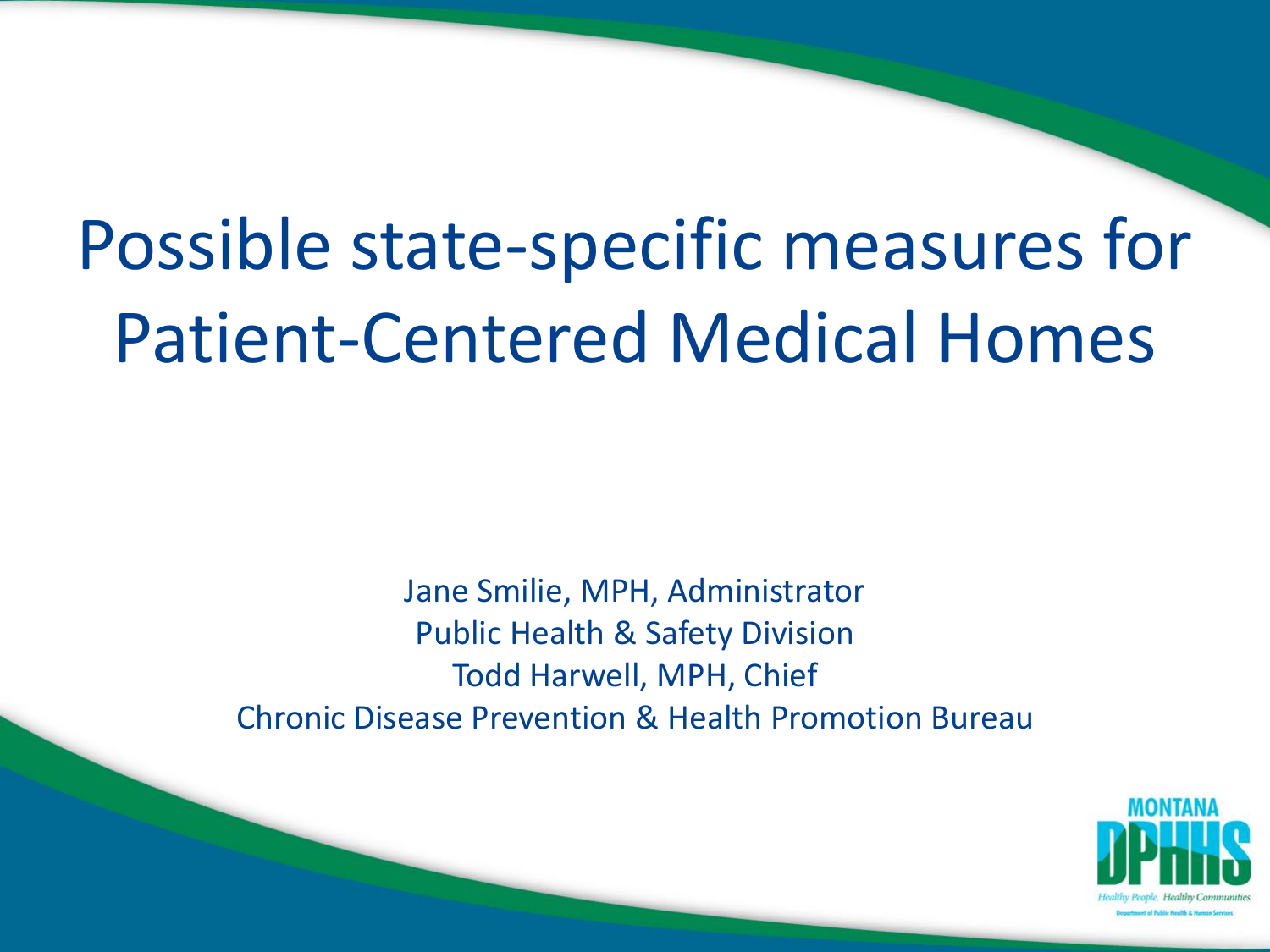#### **Criteria to select state-specific measures:**

- Measure must relate to a condition that affects a substantial portion of the state population
- There are effective methods to control the condition
- Data indicate there is substantial opportunity for improvement
- Can be measured by a method that places minimal burden on a PCMH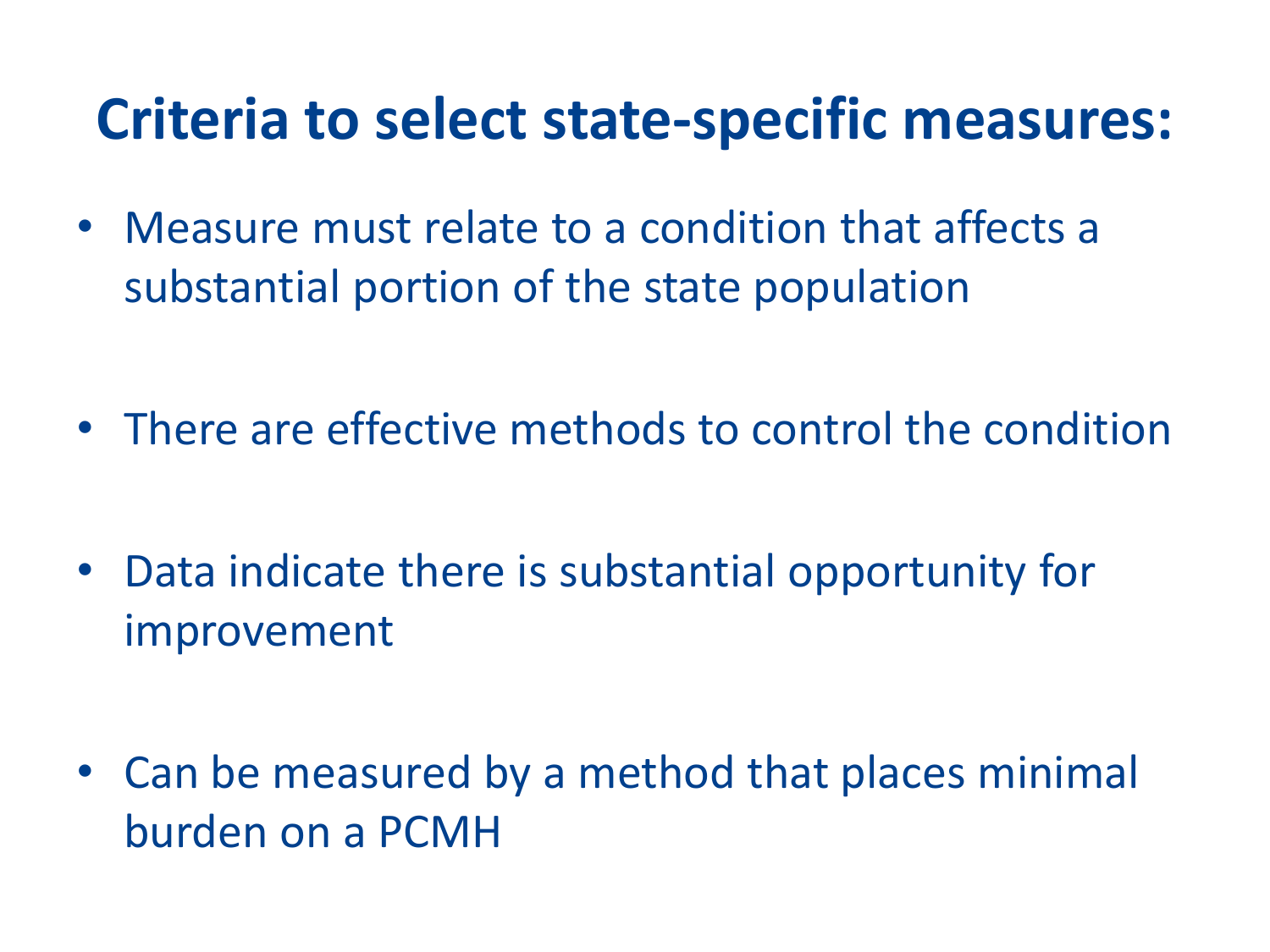# **Control of blood pressure in adults with diagnosed hypertension**

- Between 2009-2010 in the U.S., 47% of all persons with HTN and 60% of treated persons with HTN had controlled blood pressure (<140/90  $mmHg$ ). <sup>1</sup>
- Currently there is no statewide measure for blood pressure control in Montana.

<sup>1</sup>Qiuping G, et al. Circulation, 2012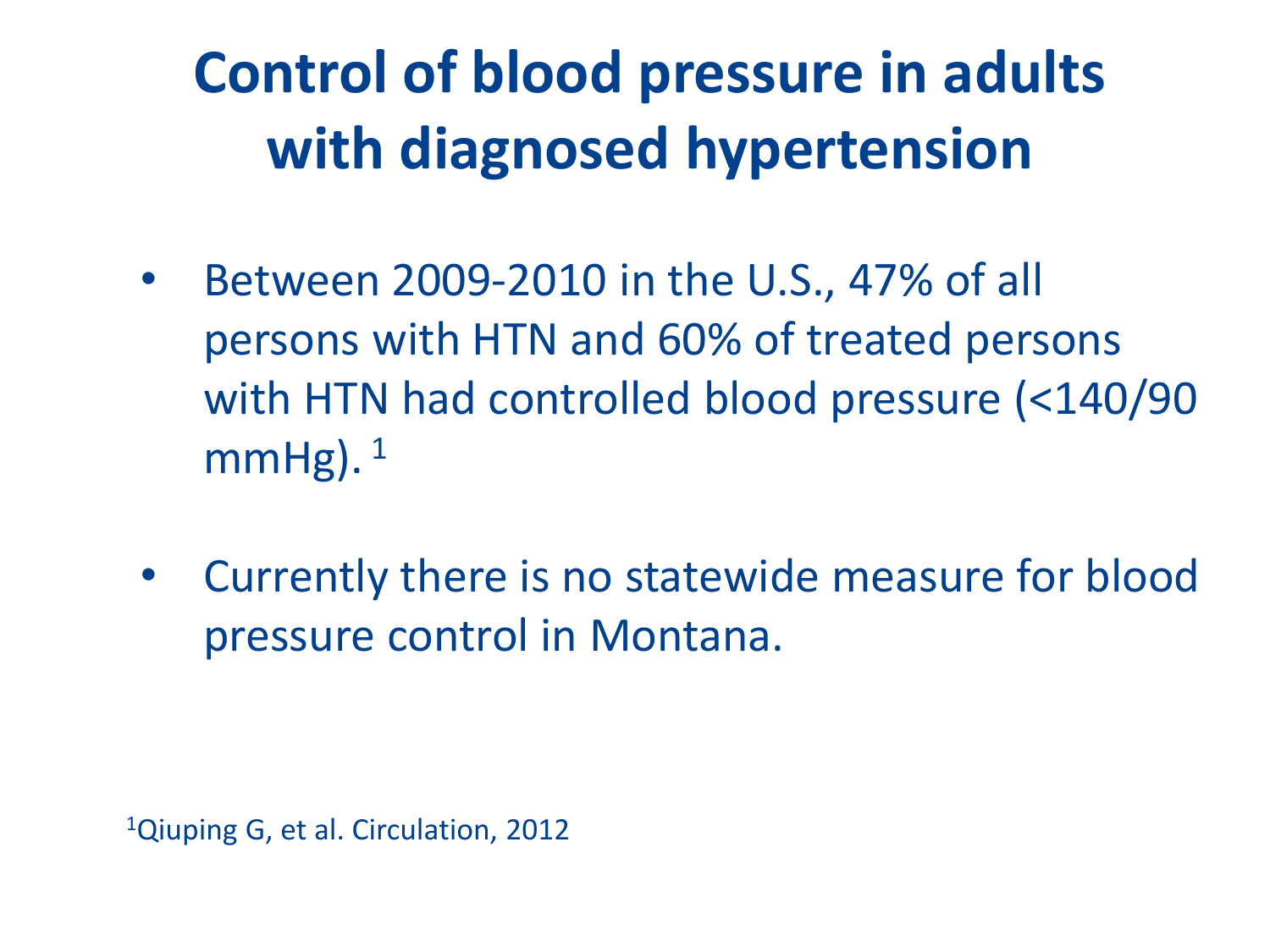### **Cessation counseling for cigarette smokers who are women of child-bearing age**

- In the U.S. in 2012, 18.8% of women aged 18-44 smoked cigarettes.<sup>2</sup>
- In Montana in 2012, 24.6% of women aged 18-44 smoked cigarettes, and in 2011, 16.5% of women smoked during their pregnancy.<sup>3</sup>

<sup>2</sup>Centers for Disease Control and Prevention (CDC), Behavioral Risk Factor Surveillance System (BRFSS), 2012. 3Montana DPHHS, BRFSS, 2012 and Office of Vital Statistics 2011.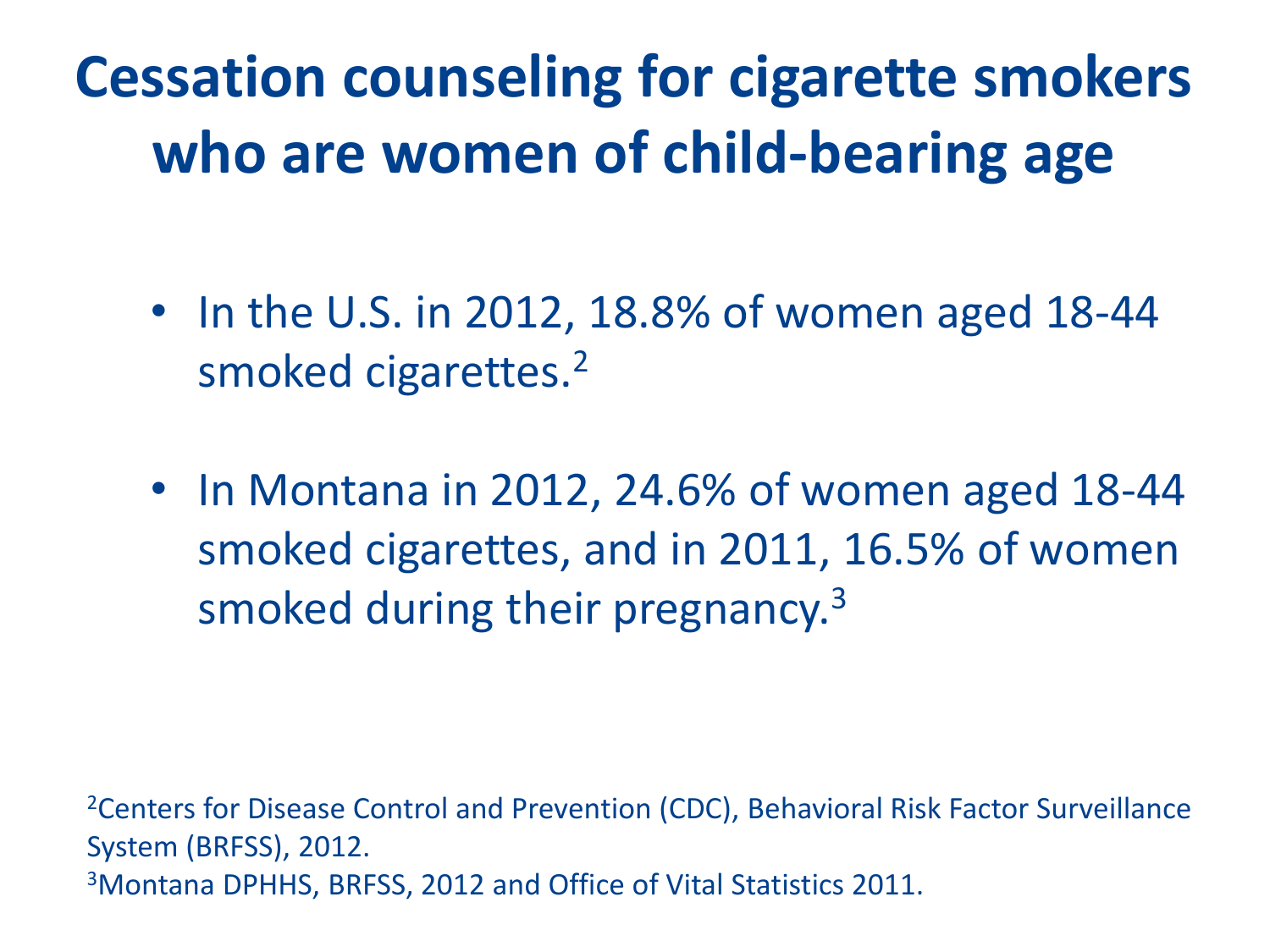# **Age appropriate immunization for children aged 3 years**

- In the U.S in 2012, 68.4% of children aged  $<$  3 years (+ 1.4) are fully immunized.
- In Montana in 2012, 66.5% of children aged < 3 years  $(+ 7.1)$  are fully immunized.<sup>4</sup>

4CDC, National Immunization Survey, 2012, Series: 4:3:1:3:3:1:4.